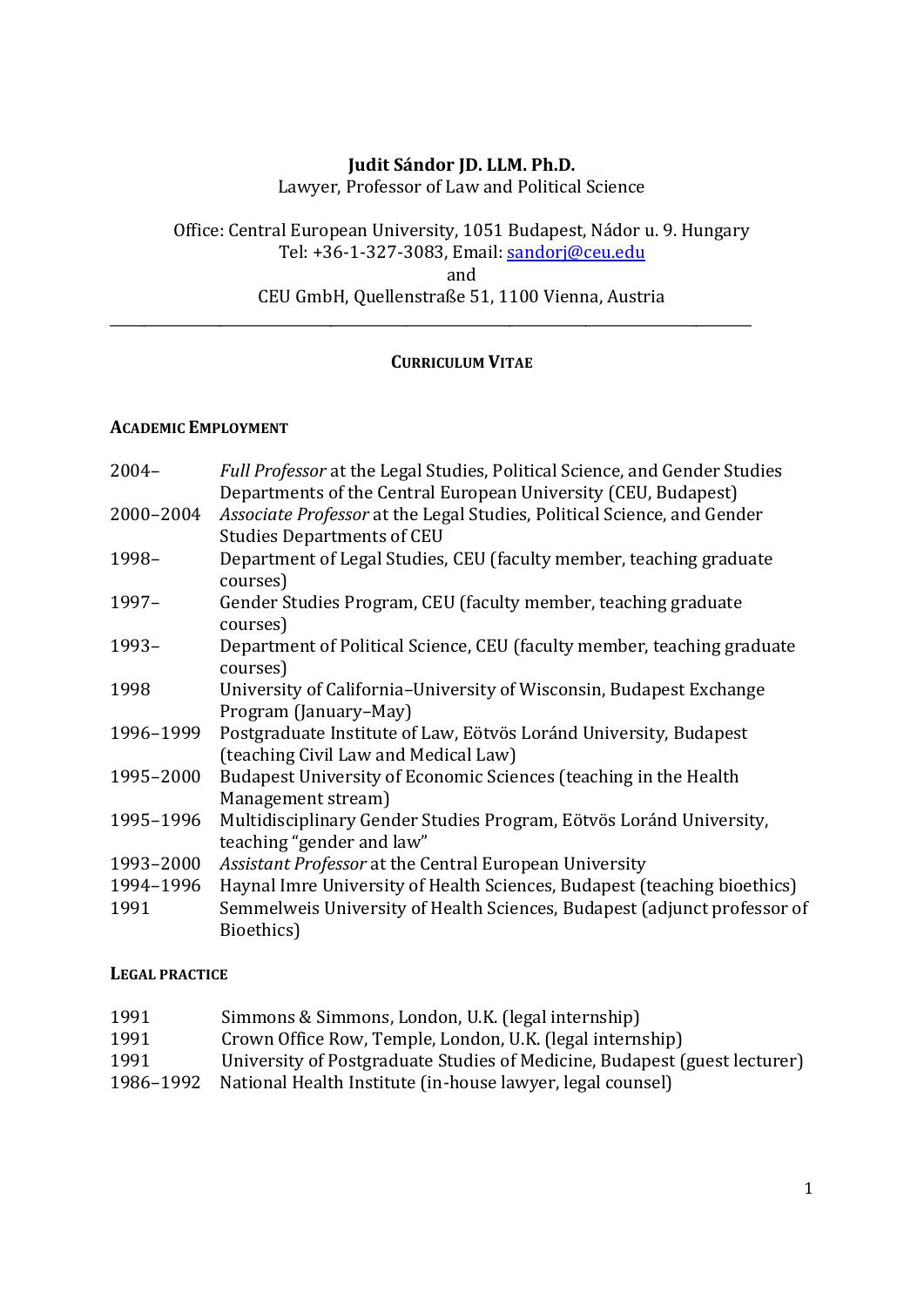### **EDUCATION**

| 1996      | PhD in Political Science and Law (Hungarian Academy of Sciences). Title: |
|-----------|--------------------------------------------------------------------------|
|           | Role of Professional Ethics in Judicial Decision Making (No. 16.350)     |
| 1992-1993 | LLM (Central European University). Postgraduate studies on Comparative   |
|           | <b>Constitutional Law</b>                                                |
| 1991      | Legal Internship at Simmons & Simmons, London, U.K. (Litigation          |
|           | Department, Company Law Department)                                      |
| 1990      | McGill University Montreal, Quebec, Canada, visiting fellow at the       |
|           | Postgraduate Centre for Medicine, Ethics and Law                         |
| 1989      | Bar Exam (Hungarian legal post-graduate training and license exam)       |
| 1986      | JD (Faculty of Political Sciences and Law, Eötvös Loránd University,     |
|           | Budapest)                                                                |

### **FELLOWSHIPS**

| 2013-2014 | Global Research Fellow at the Law School, New York University, New York    |
|-----------|----------------------------------------------------------------------------|
| 2000      | Visiting Fellow at the Department of Anthropology and Department of Law,   |
|           | University of Chicago (October-December)                                   |
| 1998      | Visiting Fellow at Center for Biomedical Ethics, Stanford University,      |
|           | California, Program in Genomics, Ethics and Society (November)             |
| 1996 Fall | Visiting Fellow at the Maison des Sciences de l'Homme, Paris, France and   |
|           | visiting the Comité consultatif national d'éthique pour les sciences de la |
|           | vie et de la santé (Mellon Fellowship)                                     |
| 1994-1997 | Course Director on Human Rights and Medicine at Inter-University Centre,   |
|           | Dubrovnik, Croatia                                                         |
| 1993      | Visiting scholar at the Hastings Center (New York)                         |
|           |                                                                            |

### **OTHER PROFESSIONAL ACTIVITIES**

| $2005 -$  | Director of the CEU Center for Ethics and Law in Biomedicine (CELAB)              |
|-----------|-----------------------------------------------------------------------------------|
|           | 2004–2005 Chief of Bioethics Section, UNESCO, Social and Human Sciences Sector    |
| 1996–2000 | Representative and one of the founders of the Hungarian Patients' Rights          |
|           | Foundation "Szószóló"                                                             |
|           | 1996–1998 Participating as a consultant at the Health Care Legislation Process in |
|           | Hungary                                                                           |
|           | 1991–1992 Advisor on bioethics to the Parliamentary Committee on medical law and  |
|           | ethics                                                                            |

### **EDITORIAL BOARD MEMBERSHIPS**

- 2017– Member of the editorial board of *Frontiers in Public Health*
- 2016– Member of the editorial board of the *European Journal of Medicine, Health Care and Philosophy*
- 1993–2000 Member of the editorial board of *Health Care Analysis* (an international journal of health philosophy and policy)
- 1991– Member of the editorial board of *Lege Artis Medicinae* (medical journal published in Budapest, Hungary)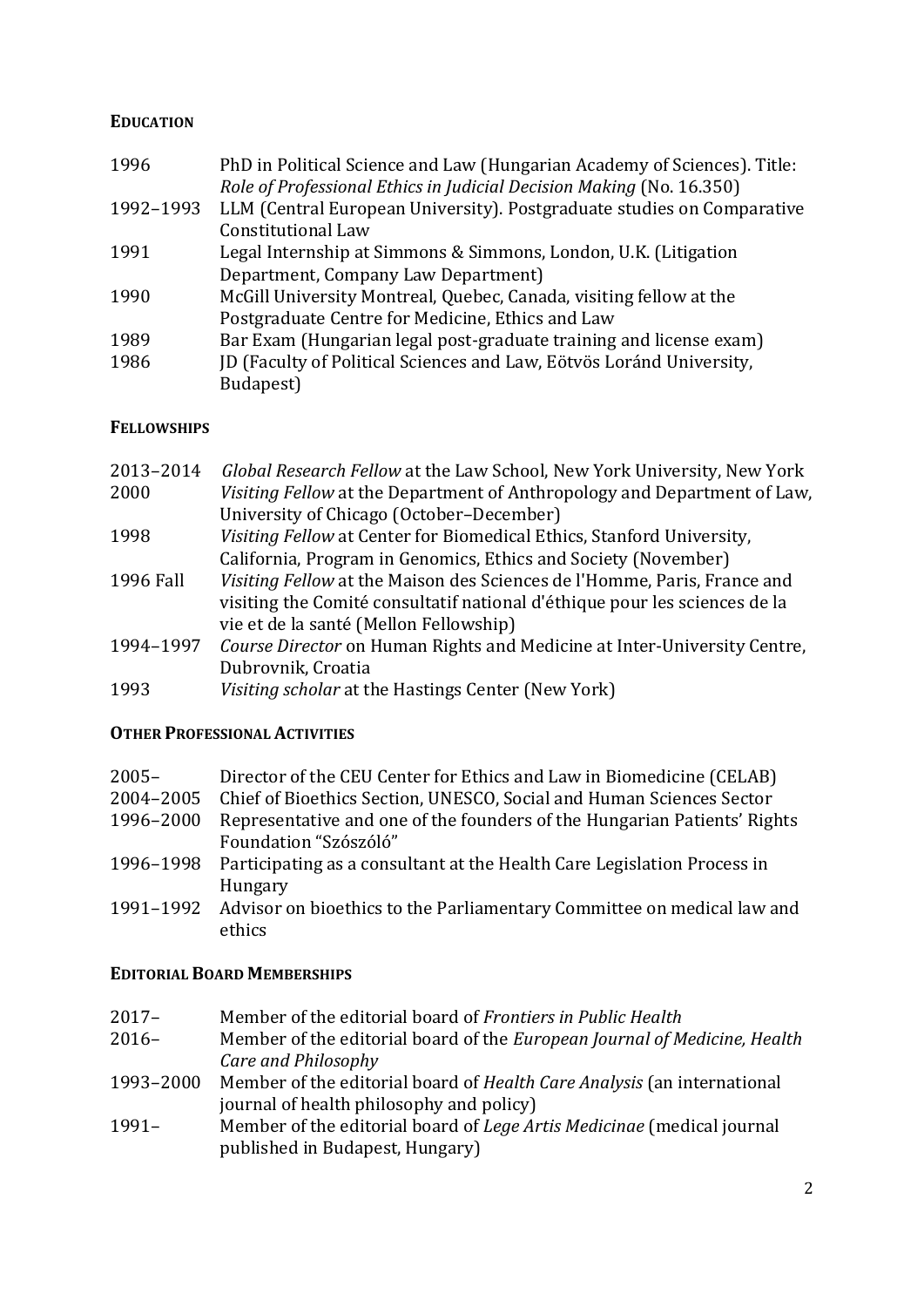#### **MEMBERSHIPS IN COMMITTEES OF INTERNATIONAL AND NATIONAL ORGANIZATIONS**

- 2020- Falling Walls-Jury Member
- 2018– Governor at the World Association of Medical Law
- 2011– Member of the International Advisory Board of DRZE (German Reference Center for Ethics in the Life Sciences)
- 2007– Member of the Advisory Committee of the European Privacy Institute
- 1995– National Board of Health Sciences (ETT TUKEB, Hungary)
- 2008–2009 Member of the Hungarian Genetechnology Commission
- 2005–2009 Chief of the Council of Presidents, World Association for Medical Law
- 2005–2009 Member of the Board of Trustees, National Theatre, Hungary
- 2003–2004 Expert on genetics and law at the Advisory Group of the Hungarian Prime Minister
- 2002–2003 Member of the Drafting Group of the IBC on the preparation of an international instrument on genetic data (UNESCO, Paris)
- 2000–2003 Member of the Working Party on Biotechnology (CDBI-Biotech), Council of Europe, Strasbourg, France
- 2000 Member of the European Commission, Ad Hoc High Level Expert Group on Health, Fifth Framework (2000)

#### **EUROPEAN UNION SPONSORED RESEARCH PROJECTS**

- **2020–2026** Principal Investigator in the *Leviathan Project* (ERC Synergy Grant)
- 2017–2018 Human Rights—Mutually Raising Excellence (Acronym: HURMUR a European Commission Project funded under the first TWINNING call of Horizon 2020, Project No. 692143) – external contributor to the topic of genetic rights
- 2013–2016 Cell-Based Regenerative Medicine: New Challenges for EU legislation and governance (Acronym: EUCelLEX)
- 2013–2016 Neuro-Enhancement: Responsible Research and Innovation (Acronym: **NERRII**
- 2010–2012 European Living Organ Donation (Acronym: EULOD)
- 2008–2011 Regenerative medicine in Europe: emerging needs and challenges in a global context (Acronym: RemediE)
- 2008–2011 Evaluation of Legislation and Related Guidelines on the Procurement, Storage and Transfer of Human Tissues and Cells in the European Union– an Evidence-Based Impact Analysis (Acronym: TISS.EU, Contract No: 202204)
- 2008–2009 Development of a Platform for Deliberative Processes on Nanotechnology in the European Consumer Market (Acronym: NANOPLAT)
- 2006–2009 Genetic Bio- and DataBanking: Confidentiality and Protection of Data. Towards a European Harmonisation and Policy (Acronym: GeneBanC, SA6-CT-2006-036751-GeneBanC, Contract Number 036751)
- 2006–2009 Privacy in Law and Ethics in Genetic Data (Acronym: PRIVILEGED)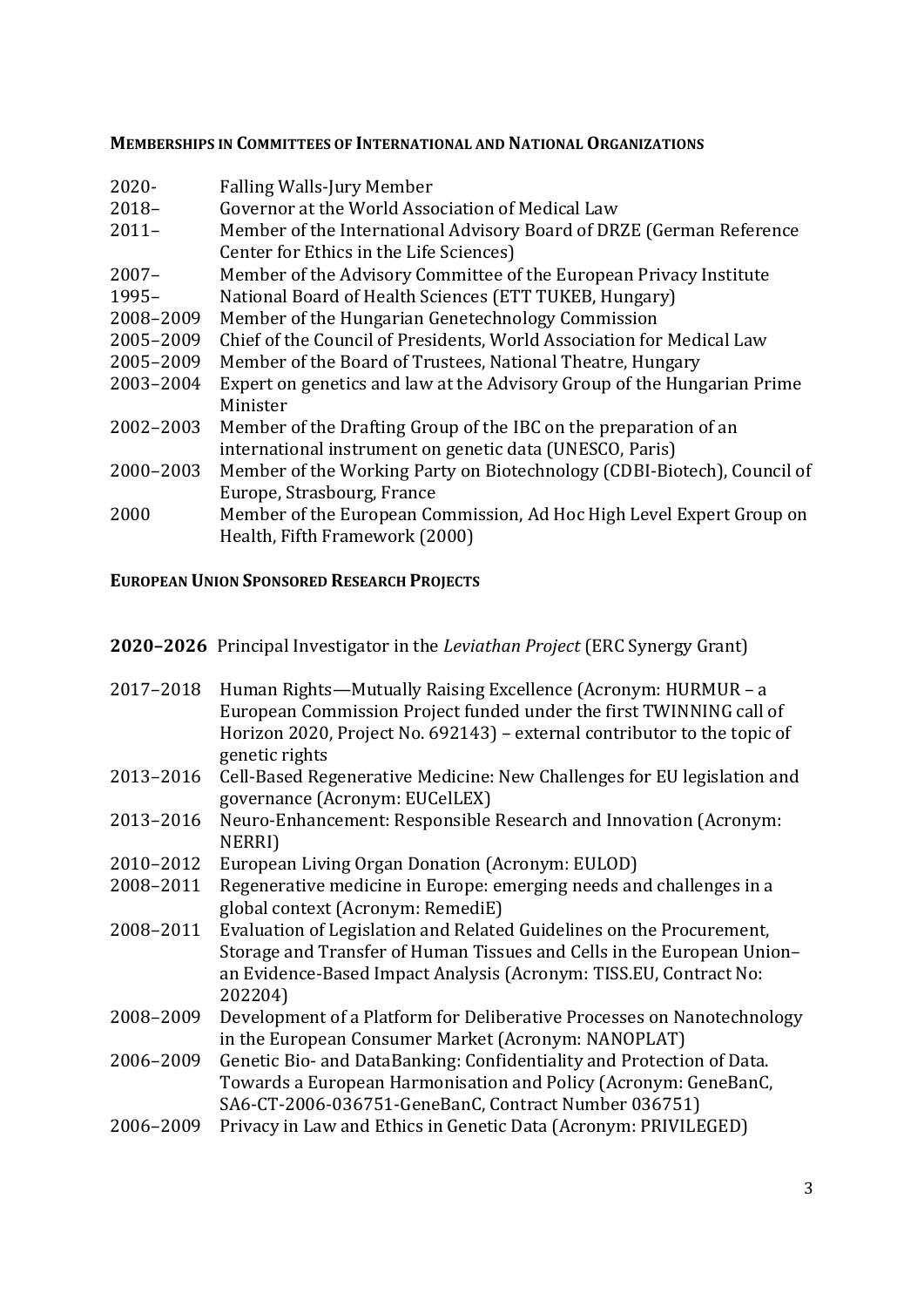- 2002–2003 STRATA-ETAN GROUP (EU) (The aim of the group was to produce a Report on methodologies to identify underlying ethical values in Europe in relation to science and technology)
- 2002–2004 Public Understanding of Genetics (Acronym: PUG)
- 2002–2004 European Commission Research Project on Privacy in Research Ethics and Law (Acronym: PRIVIREAL)
- 1998–1999 Research on Human Embryos, Meetings in Verona, October 1998, Athens, April 1999
- 1994–1996 European Commission, Research Project of Euroscreen, Meetings in Manchester
- 1994–1995 European Commission Research Project on Fertility, Infertility and the Human Embryo, Meetings in Bath, Barcelona, Frankfurt, Lisbon

**LANGUAGES**

Hungarian (native) English (highest level state exam) French (upper-intermediate) Italian (intermediate) Spanish (basic) Russian (intermediate, passive) German (beginner)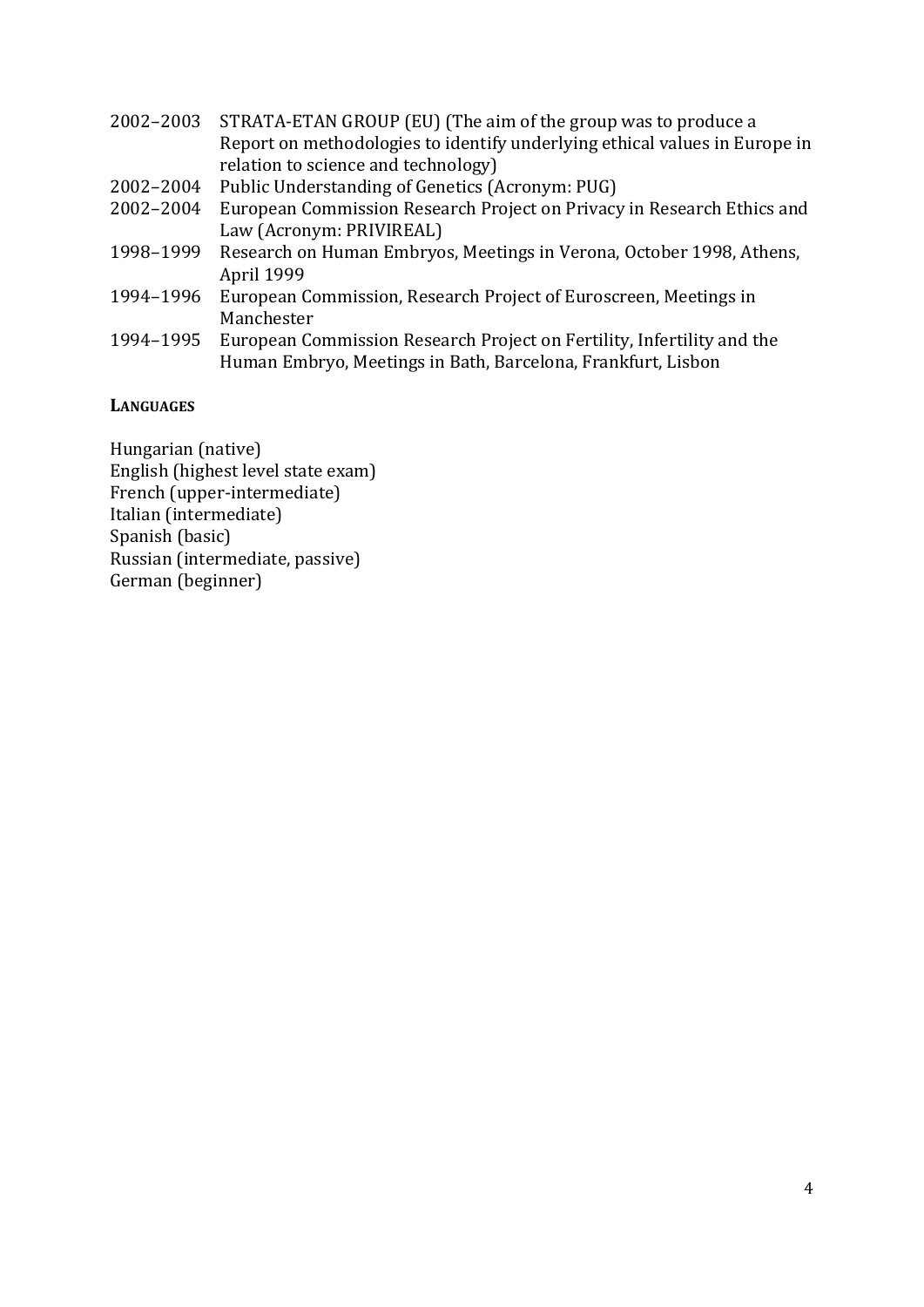### **PUBLICATIONS**

### **I. Books**

- 1. Sándor, Judit (2016, 2017) *Az én molekulám. Bioetika és emberi jogok a XXI. század elején* (My Molecule: Bioethics and Human Rights at the Beginning of the 21st Century). Budapest: L' Harmattan, pp.1–228.
- 2. Sándor, Judit, with Assya Pascalev, Kristof van Assche, Frederika Ambagtsheer, Willem Weimar, eds. (2017) *Protection of Persons Targeted or Trafficked for the Purpose of Organ Removal*. Lengerich: Pabst Science Publishers.
- 3. Sándor, Judit, ed. (2013) *Studies in Biopolitics*. Budapest: Center for Ethics and Law in Biomedicine (CELAB), pp.1–255. (ISBN 978-963-88538-9-9) (Foreword and Introduction is written by Judit Sándor)
- 4. Sándor, Judit, with Ádány Róza and Angela Brand, eds. (2013), *Népegészségügyi genomika* (Public Health Genomics). Budapest: Medicina, pp.9–292. (ISBN 978-963- 226-388-5)
- 5. Sándor, Judit with Christian Lenk, and Bert Gordijn (eds.) (2011) *Biobanks and Tissue Research: The Public, the Patient and the Regulation*. Dordrecht: Springer. [www.bokus.com/bok/9789400716728/biobanks-and-tissue-research/](http://www.bokus.com/bok/9789400716728/biobanks-and-tissue-research/)
- 6. Sándor, Judit, ed. (2009) *Perfect Copy? Law and Ethics of Reproductive Medicine*. Budapest: Center for Ethics and Law in Biomedicine (CELAB), pp.1–175. (ISBN 978- 963-9776-75-3)
- 7. Sándor, Judit (2003) *Medical Law: Hungary. International Encyclopedia of Laws Series*. The Hague, London, New York: Kluwer Law International, pp.1–148.
- 8. Sándor, Judit, ed. (2004) *Society and Genetic Information. Codes and Laws in the Genetic Era*. Budapest and New York: CEU Press (Introduction is written by Judit Sándor), pp.1–422.
- 9. Sándor, Judit and Andre den Exter, eds. (2003) *Frontiers of the European Health Care Law: A Multidisciplinary Approach*. Rotterdam: Erasmus University Press, pp.1–219. (ISBN 90-807487-2-2) (Introduction is written by the editors; the volume includes a chapter by Judit Sándor: "Data Protection in Health Care. Beyond Biomedical Use," pp.76–96.)
- 10. Sándor, Judit (1997) *Gyógyítás és ítélkezés. Orvosi műhiba-perek Magyarországon* (Medicine and Jurisprudence. Medical Malpractice Litigation in Hungary). Budapest: Medicina, pp.1–402.
- 11. Sándor, Judit (1992) *Abortusz és jog* (Abortion and Law). Budapest: Literatura Medica, pp.1–204.
- 12. Sándor, Judit, with Ferenc Barta (1990) *Egészségügyi tevékenység – Polgári jogi felelősség* (Health Care Activity – Civil Liability). Budapest: OIK.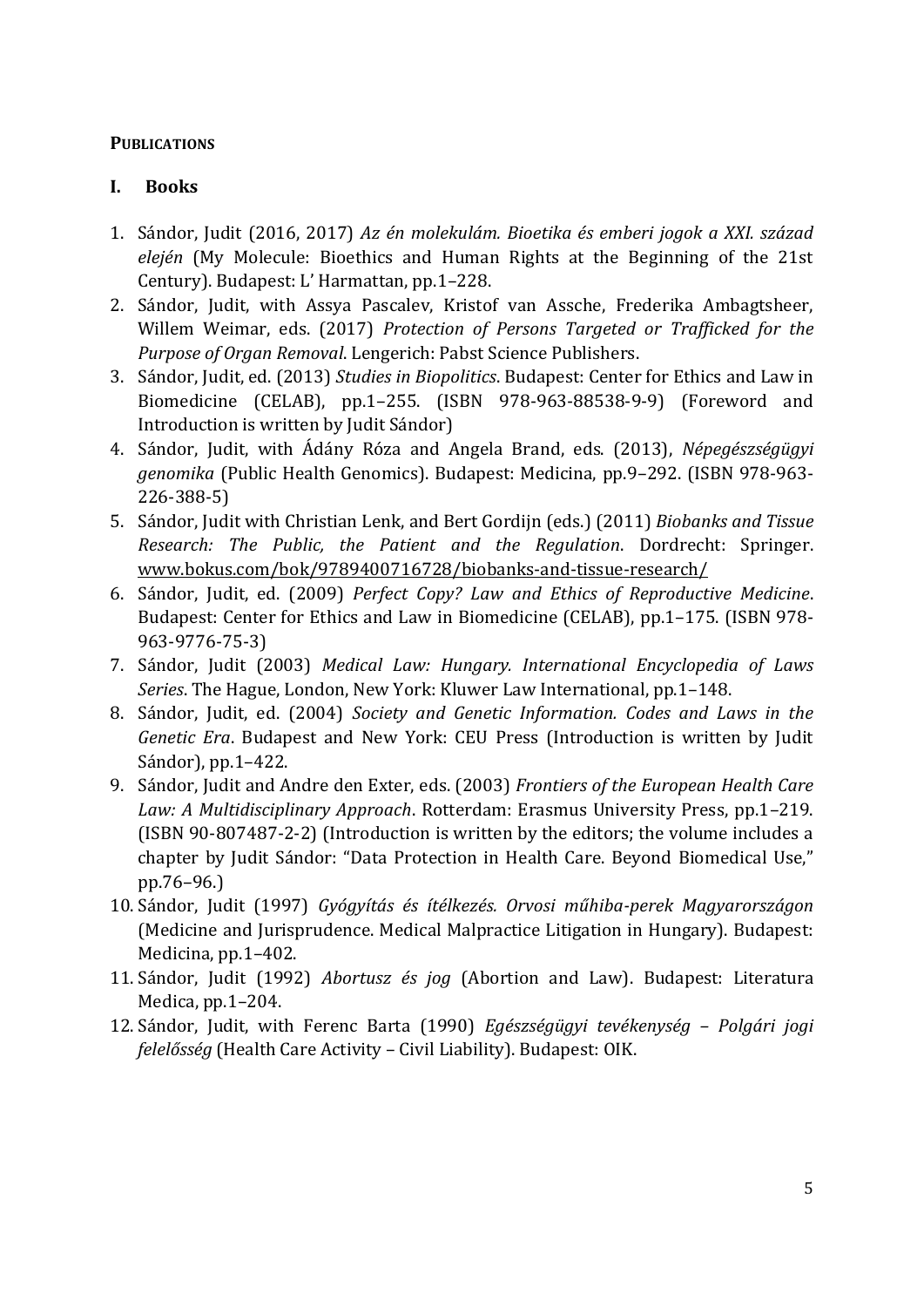## **II. Chapters in Books**

- 1. David Orentlicher, Judit Sándor (2021) Decisions at the End of Life. In David Orentlicher and Tamara K. Hervey (eds.) *The Oxford Handbook of Comparative Health Law* DOI:10.1093/oxfordhb/978019084756.01339
- 2. Judit Sándor (2020) La Cautelosa Actitud Jurídica con Respecto a los Derechos los Enfermos Terminales en Hungría ( in Spanish) in: Diego Valadés Laura Tellez Garita (eds) Régimen Jurídico de la Eutanasia: Panorama internacional Ciudad de México City, Tirant lo Blanch, Colección: Desafíos de la Justicia Penal
- 3. Judit Sándor (2020) Bioethics as a Tool for Extending the Human Righst Discourse In Tibor Várady, Miodrag Jovanović (eds.) *Human Rights in the 21st Century* (The Hague: Eleven) pp. 267-287
- 4. Judit Sándor (2019) Editing human reproduction? Legal and ethical aspects of genome editing in: E. Scott Sills, Gianpiero D. Palermo (eds) Human Embryos and Preimplantation Genetic Technologies London. ELSEVIER pp. 185–197.
- 5. Judit Sándor (2019) The Challenge of Genetics, Human Rights on the Molecular Level? In: The Cambridge Handbook of New Human Rights. Cambridge University Press pp. 350-359.
- 6. Judit Sándor (2018) From Assisted to Selective Reproduction: Through the Lens of the Court. In Róisín Ryan Flood and Jenny Gunnarsson Payne, eds., *Transnationalising Reproduction: Third-Party Conception in a Globalised World*. London: Routledge, pp. 174–195.
- 7. Judit Sándor (2018) Transnational Surrogacy: An Overview of Legal and Ethical Issues. In: Sayani Mitra, Silke Schicktanz, and Tulsi Patel, eds., *Cross-Cultural Comparisons on Surrogacy and Egg Donation: Interdisciplinary Perspectives from India, Germany, and Israel*. London: Palgrave Macmillan, pp. 35–55.
- 8. Judit Sándor (2017) The 'Me Molecule.' In Péter Kakuk, ed., *Bioethics and Biopolitics: Theories, Applications, and Connections*. Cham: Springer International, pp. 77–95.
- 9. Judit Sándor (2017) La non-patrimonialité du corps humain: Un principe essentiel en Hongrie. In Brigitte Feuillet-Liger and Saibé Oktay-Özdemir (eds.) *Le principe de nonpatrimonialité du corps humain. Approches internationales.* Droit, bioéthique et société, No. 17. Brussels: Bruylant, 125–135.
- 10. Sándor, Judit (2016) La dignité humaine, fondement des droits en Hongrie. In Brigitte Feuillet-Liger and Kristina Orfali (eds.) *La dignité de la personne: Quelles réalités? Panorama international*. Droit, bioéthique et société, No. 16. Brussels: Bruylant, 157–170.
- 11. Sándor, Judit, with Assya Pascalev, *et al*. (2016) Protection of Human Beings Trafficked for the Purpose of Organ Removal: Recommendations. *Transplantation Direct*, vol. 2, no. 2 (February 2016), e59.
- 12. Sándor, Judit (2016) Basic Pillars of Legal Thinking on the Human Body in the Hungarian Medical Law: Dignity, Self-Determination and the Principle of Non-Commodification*.* In Brigitte Feuillet-Liger, Geneviève Schamps, and Kristina Orfali, eds., *Protecting the Human Body: Legal and Bioethical Perspectives from Around the World*. Droit, bioéthique et société, No. 15. Brussels: Bruylant, pp. 169–185.
- 13. Sándor, Judit (2015) Piliers fondamentaux de la protection du corps dans le droit médical hongrois: dignité, autodétermination et non-réification. In Brigitte Feuillet-Liger, Geneviève Schamps, and Kristina Orfali, eds., *Principe de protection du corps et Biomédicine*. Brussels: Bruylant, pp. 165–180.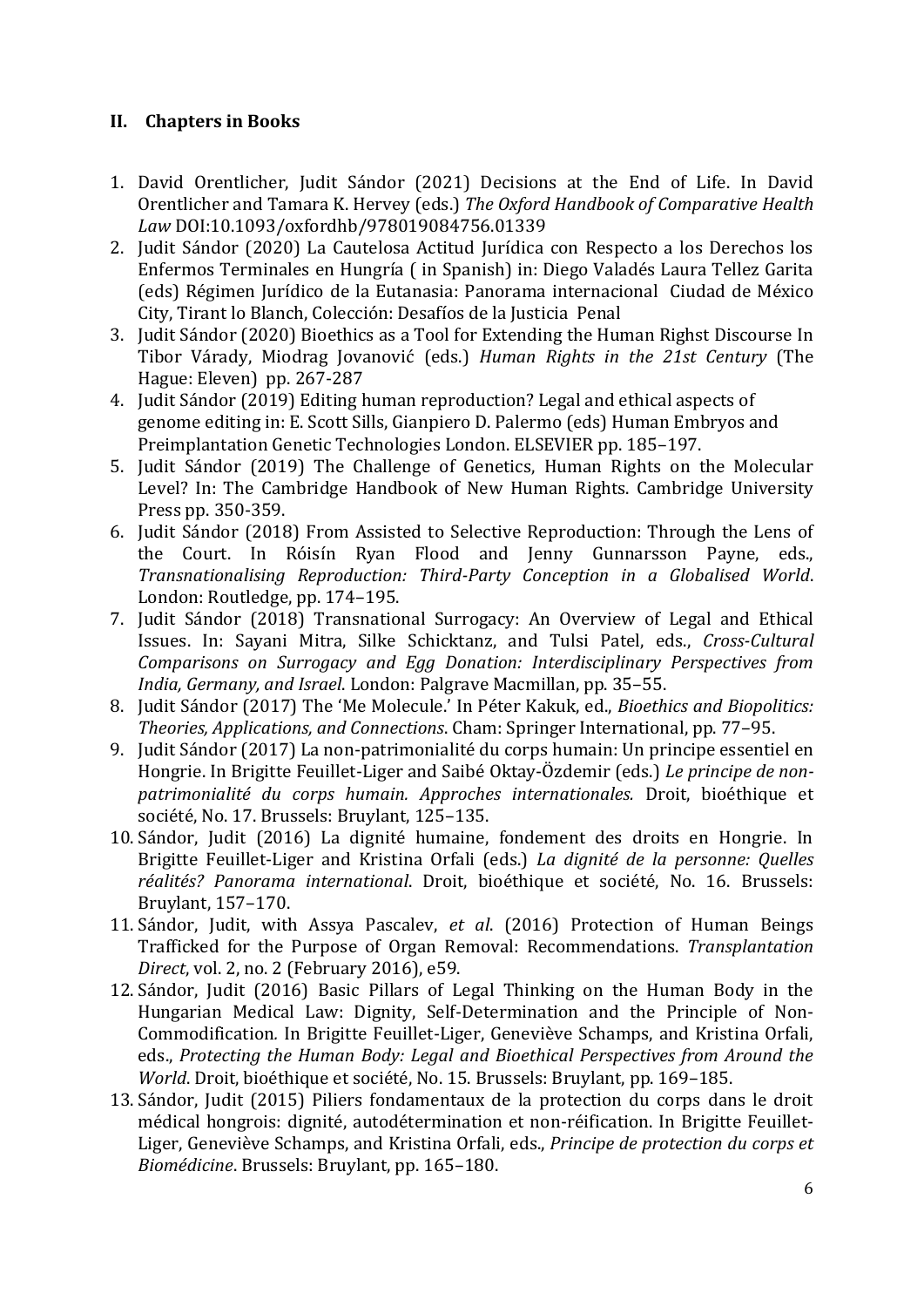- 14. Judit Sándor, (2015) Consistency of the Regulation on Assisted Reproduction: Is It a Missing Element of Reproductive Justice? In Venetia Kantsa, Giulia Zanini, and Lina Papadopoulou, eds. *(In)Fertile Citizens: Anthropological and Legal Challenges of Assisted Reproduction Technologies* Mytilene, Greece: Alexandria Publications, pp. 23–
- 15. Sándor, Judit (2015) The Ethical and Legal Analysis of Embryo Preimplantation Testing Policies in Europe. In E. Scott Sills, ed., *Screening the Single Euploid Embryo: Molecular Genetics in Reproductive Medicine*. Dordrecht: Springer, pp. 353–367.
- 16. Sándor, Judit (2015) Donation: Gametes. In Henk ten Have, ed., *Encyclopedia of Global Bioethics* (Online). Dordrecht: Springer Science, no. 7, 1–9.
- 17. Sándor, Judit (2015) Commodified Bodies: Is It a Gender Issue? In Jean-Daniel Rainhorn and Samira El Boudamoussi, eds., *New Cannibal Markets. Globalization and Commodification of the Human Body*. Paris: Maison des Sciences de l'Homme.
- 18. Sándor, Judit (2014) Reconciling Traditional Families with In Vitro Assistance: The Hungarian Legal Framework on Kinship in the Light of Biomedical Intervention. In Brigitte Feuillet-Liger, Kristina Orfali, and Thérese Callus, eds., *Reproductive Technology and Changing Perceptions of Parenthood around the World*. Droit, bioéthique et société, No. 12. Brussels: Bruylant, 149–162.
- 19. Sándor, Judit (2014) Concilier les familles traditionnelles avec la fécondationin vitro: Le cadre juridique hongrois de la filiation à la lumière des interventions biomédicales. In Brigitte Feuillet-Liger, Maria-Claudia Crespo-Brauner, eds., *Les incidences de la biomédecine sur la parenté: Approche internationale*. Brussels: Bruylant, pp. 145–158.
- 20. Sándor, Judit (2013) Demographic Influences on the Regulation of the Female Body in Hungary. In Brigitte Feuillet-Liger, Kristina Orfali, and Thérese Callus, eds., *The Female Body: A Journey Through Law, Culture and Medicine*. Brussels: Bruylant.
- 21. Sándor, Judit (2013) Influences de l' argument démographique sur la réglementation du corps féminin en Hongrie. In Brigitte Feuillet-Liger et Amel Aouij-Mrad, eds., *Corps de la femme et biomedicine*. Droit, bioéthique et société, No. 8. Brussels: Bruylant, pp. 115–130.
- 22. Sándor, Judit (2013) Protecting Persons vs. Protecting Humans in Biobanks. In Marion Viola de Azevedo Cunha, Norberto Nuno Gomes de Andrade, Lucas Lixinski, and Lúcio Tomé Féteira, eds., *New Technologies and Human Rights*. Farnham, Surrey: Ashgate, pp. 143–169.
- 23. Sándor, Judit and Márton Varju (2013) Az embrionális őssejteken végezhető kutatások és az ezeken alapuló találmányok etikai aspektusai (Ethical Aspects of Research on Embryonic Stem Cells and the Inventions Based on Them). In Sándor Kőmüves and Erzsébet Rózsa, eds., *A személy bioetikai kontextusa* (Bioethical Context of the Person). Debrecen: Debrecen University, pp. 98–134.
- 24. Sándor, Judit, with Violeta Beširević, Enikő Demény, George Tudor Florea, and Natalia Codreanu (2013) Organ Trafficking, Organ Trade. Recommendations for a More Nuanced Legal Policy. In Frederike Ambagstsheer and Willem Weimar, eds., *The EULOD Project: Living Organ Donation in Europe. Results and Recommendations*. Lengerich: Pabst, pp. 147–175.
- 25. Sándor, Judit with Mihaela Frunza, Enikő Demény, and Betarice Ioan (2013) To Share or Not to Share Your Donor Status on Facebook. In Gurch Randhawa and Silke Schicktanz, eds., *Public Engagement in Organ Donation and Transplantation*. Lengerich: Pabst, pp. 27–36.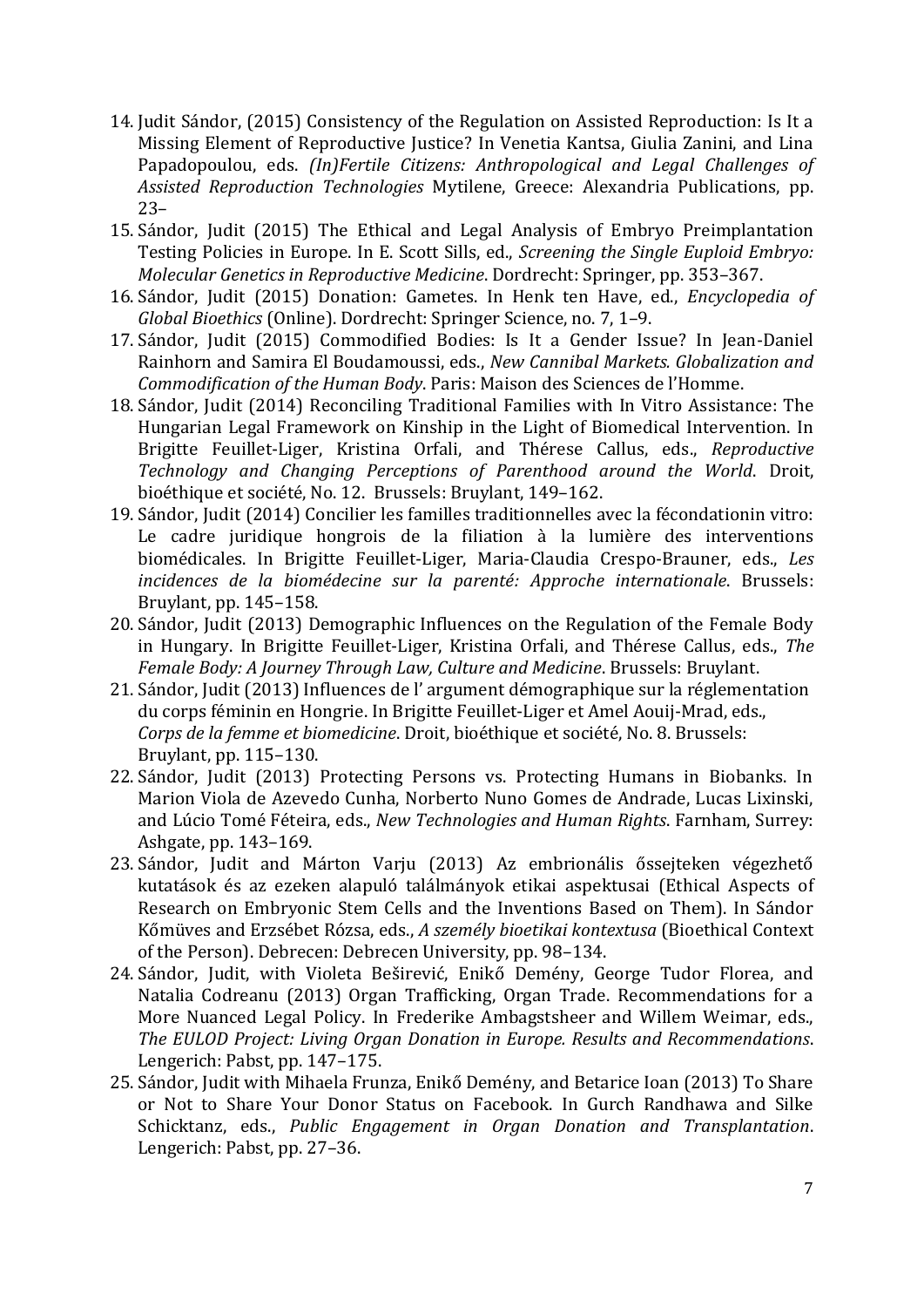- 26. Sándor, Judit and Márton Varju (2013) The Multiplicity of Norms: The Bioethics and Law of Stem Cell Patents. In Andrew Webster, ed., *The Global Dynamics of Regenerative Medicine: A Social Critique*. Basingstoke: Palgrave–Macmillan, pp. 169– 193.
- 27. Sándor, Judit (2013) Ethical and Legal Debates on a Dignified End-of-Life and the Role of the Family in Hungary. In Brigitte Feuillet-Liger, Kristina Orfali, Thérèse Callus, eds., *Families and End-of-Life Decisions: An International Perspective*. Droit, bioéthique et société, No. 6. Brussels: Bruylant, pp. 211–221.
- 28. Sándor, Judit (2013) Débats juridiques et éthiques surla vie digne et sur l'euthanasie en Hongrie. In Brigitte Feuillet-Liger, ed., *Les proches et la fin de vie médicalisée*. Droit, bioéthique et société, No. 5. Brussels: Bruylant, pp. 221–231.
- 29. Sándor, Judit (2012) Bioethics and Basic Rights: Persons, Humans, and the Boundaries of Life. In Michel Rosenfeld and András Sajó, eds., *The Oxford Handbook of Comparative Constitutional Law*. Oxford: Oxford University Press, pp. 1142–1165.
- 30. Sándor, Judit (2012) Az emberi test fogalma és árnyalatai a biotechnológiai jogi szabályozásának tükrében (The Concept of the Human Body and Its Variations in Light of Biotechnological Law). In Levente Tattai, Anett Pogácsa, eds., *Pro Vita et Scientia: Jobbágyi Gábor 65. Születésnapjára (On the 65th Birthday of Gábor Jobbágyi)*. Budapest: Szent István Társulat, pp. 265–279.
- 31. Sándor, Judit (2012) Adolescents and Medical Law in Hungary. In Brigitte Feuillet-Liger, Ryuichi Ida, and Therese Callus, eds., *Adolescents, Autonomy, and Medical Treatment: Divergence and Convergence across the Globe.* Droit, bioéthique et société, No. 4. Brussels: Bruylant, pp. 189–199.
- 32. Sándor, Judit (2011) L'adolescent et le droit médical en Hongrie. In Brigitte Feuillet-Liger, and Ryuichi Ida, eds., *Adolescent et acte médical, regards croisés*. Droit, bioéthique et société, No. 3. Brussels: Bruylant, pp. 195–205.
- 33. Sándor, Judit with Petra Bárd (2011) Anonymization and Pseudonymization as Means of Privacy Protection (Second International Workshop of the Tiss.EU Project). In Katharina Beier, Silvia Schnorrer, Nils Hoppe, and Christian Lenk, eds., *The Ethical and Legal Regulation of Human Tissue and Biobank Research in Europe Proceedings of the Tiss.EU Project.* Göttingen: Universitätverlag, pp. 25–34.
- 34. Sándor, Judit and Petra Bárd (2011) Anonymity and Privacy in Biobanking. In Judit Sándor, Christian Lenk, and Bert Gordijn (eds.) *Biobanks and Tissue Research: The Public, the Patient and the Regulation*. Dordrecht: Springer, pp. 213–230.
- 35. Sándor, Judit (2011) Az eutanázia mint politikai kérdés (Euthanasia as a Political Issue). In Mihály Filó (ed.), *Párbeszéd a halálról: Eutanázia a jogrend peremén* (Dialogue about Death: Euthanasia on the Peripheries of the Legal System). Budapest: Literatura Medica Kiadó, pp. 83–95 (Book chapter in Hungarian).
- 36. Sándor, Judit (2010) Anonymity in Assisted Reproduction: Gender Equality and a Pronatal Reproductive Policy in Hungarian Law. In Brigitte Feuillet-Liger, Kristina Orfali, and Thérèse Callus, eds., *Who Is My Genetic Parent? Donor Anonymity and Assisted Reproduction: A Cross-Cultural Perspective*. Droit, bioéthique et société, No. 2. Brussels: Bruylant, 199–211.
- 37. Sándor, Judit (2009) From Private to Public? Legal Concepts of the Right to Privacy and Ownership in the Regulation of Biobanks. In Kris Dierickx and Pascal Borry, eds., *New Challenges for Biobanks: Ethics, Law and Governance*. Antwerp: Intersentia, pp. 123–136.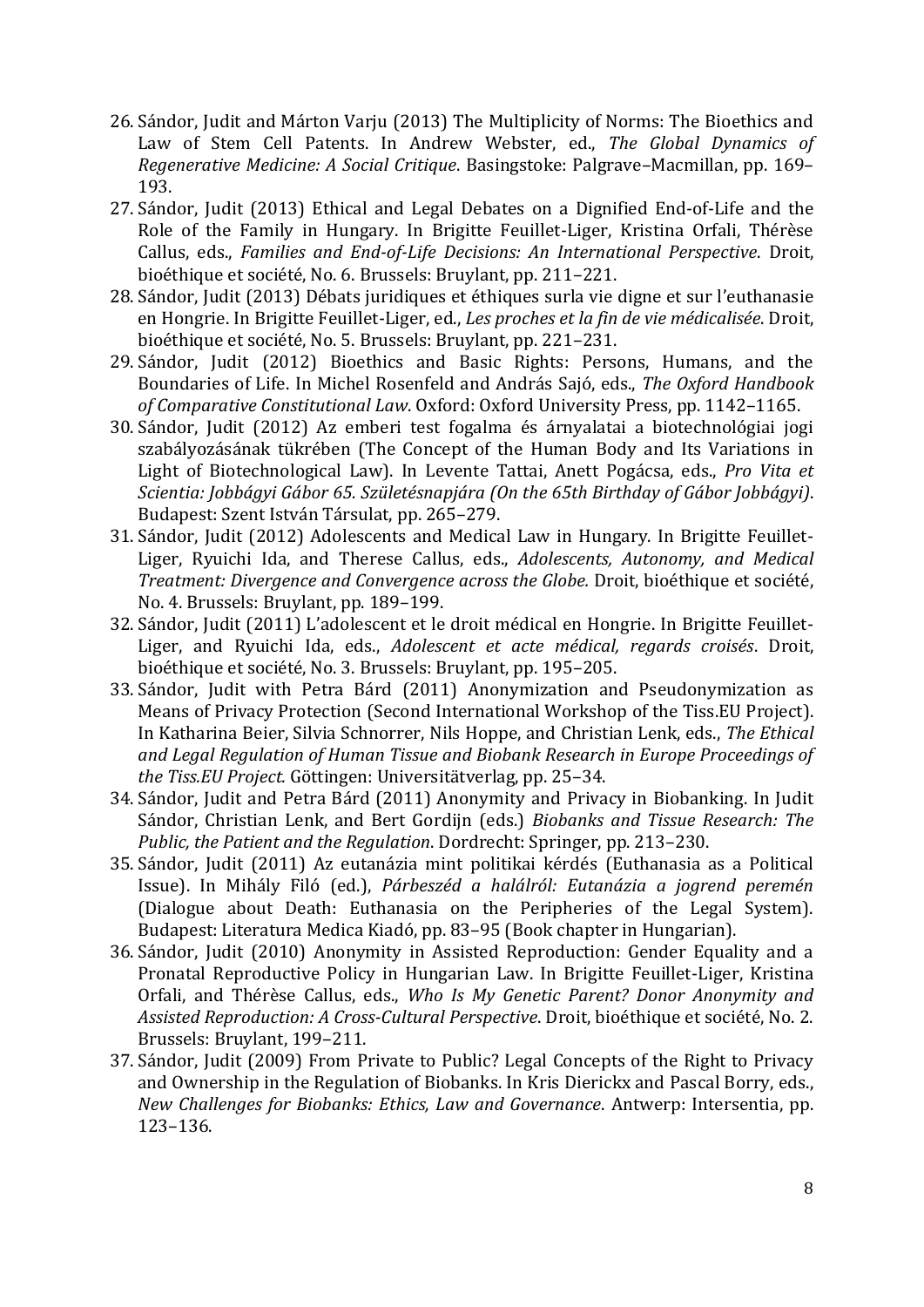- 38. Sándor, Judit (2009) Réglementation libérale et focus sur l'enfant. La procréation médicalement assistée en Hongrie. In Enric Porqueres i Gené, ed., *Défis contemporains de la paranté.* Paris: EHESS, pp. 107–124.
- 39. Sándor, Judit (2009) A Retórica Legal Em Torno da Reprodução (Legal Rhetoric of Reproduction). In Susana Silva-Luisa Veloso, ed., *Representações jurídicas das tecnologias reprodutivas: contributos para uma reflexão*, (Legal Representation of New Reproductive Technologies). Porto: UP Press, pp. 21–46 (Book chapter in Portuguese).
- 40. Sándor, Judit (2009) Introduction. In Judit Sándor (ed.), *Perfect Copy? Law and Ethics of Reproductive Medicine*. Budapest: Center for Ethics and Law in Biomedicine, pp. 7– 18.
- 41. Sándor, Judit (2009) Emberi jogok az orvosbiológia területén A nemzetközi jog szerepe az emberi jogok és a bioetikai közeledésében. (Human Rights in the Field of Biomedicine. The Role of International Law in Bringing Human Rights and Bioethics Closer). In György Virág (ed.), *OKRI Szemle*. Budapest: Országos Kriminológiai Intézet, pp. 124–149.
- 42. Sándor, Judit (2008) Anonymat dans les procédures de pocréation médicalement assistée. Égalité des sexes et vision pronatale dans la réglementation hongroise (Anonymity in the procedures of assisted reproduction). In Brigitte Feuillet-Liger, ed., *Procréation médicalement assistée et anonymat: Panorama international.* Droit, bioéthique et société, No. 1. Brussels: Bruylant, pp. 203–215.
- 43. Sándor, Judit with Balázs Rátai (2008) IKT-implantátumok: Az ember-számítógép kommunikáció távlatai (ICT Implants – Prospects of Communication between Humans and Computers). In Dömölki Bálint, ed., *Égen-Földön Informatika: Az információs társadalom technológiai távlatai*. (Informatics Everywhere: Technological Prospects of Information Society). Budapest: Nemzeti Hírközlési és Informatikai Tanács, Typotex, pp. 317–333.
- 44. Sándor, Judit (2007) Body Immortal. In Jennifer Gunning, Søren Holm, eds., *Ethics, Law and Society*. Aldershot: Ashgate, pp. 123–135.
- 45. Sándor, Judit (2007) New Dimensions of Bioethics in the Universal Declaration on Bioethics and Human Rights: Response to Roberto Andorno. In Chris Gastmans, Kris Dierickx, Herman Nys, Paul Schotsmans, eds., *New Pathways for European Bioethics*. Antwerpen: Intersentia, pp. 139–160.
- 46. Sándor, Judit (2006) Az emberi méltóság tiszteletéről a bioetikában és az orvosbiológiai jogban (On Respecting Human Dignity in Bioethics and Biomedical Law). In Trócsányi László (ed.), *A mi alkotmányunk* (Our Constitution). Budapest: Complex Kiadó, pp. 355–357.
- 47. Sándor, Judit (2006) Jogi felelősség az egészségügyi tevékenységért (Liability for Providing Health Services). In Attila Oláh and Csaba Gaál (eds.), *Hibák és szövődmények a hasi sebészetben* (Malpractice and Complications in Abdominal Surgery). Budapest: Medicina Könyvkiadó, pp. 63–70.
- 48. Sándor, Judit (2005) Reproduction and Genetics: Pragmatic and Moral Elements in the Hungarian Biomedical Law. In *Yearbook of European Medical Law*. Lidingö: Institute of Medical Law, pp. 112–125.
- 49. Sándor, Judit (2005) Research Ethics Committees in Hungary. In Deryck Beyleveld, David Townend, Jessica Wright (eds.), *Research Ethics Committees, Data Protection and Medical Research in European Countries*. Aldershot: Ashgate, pp. 93–107.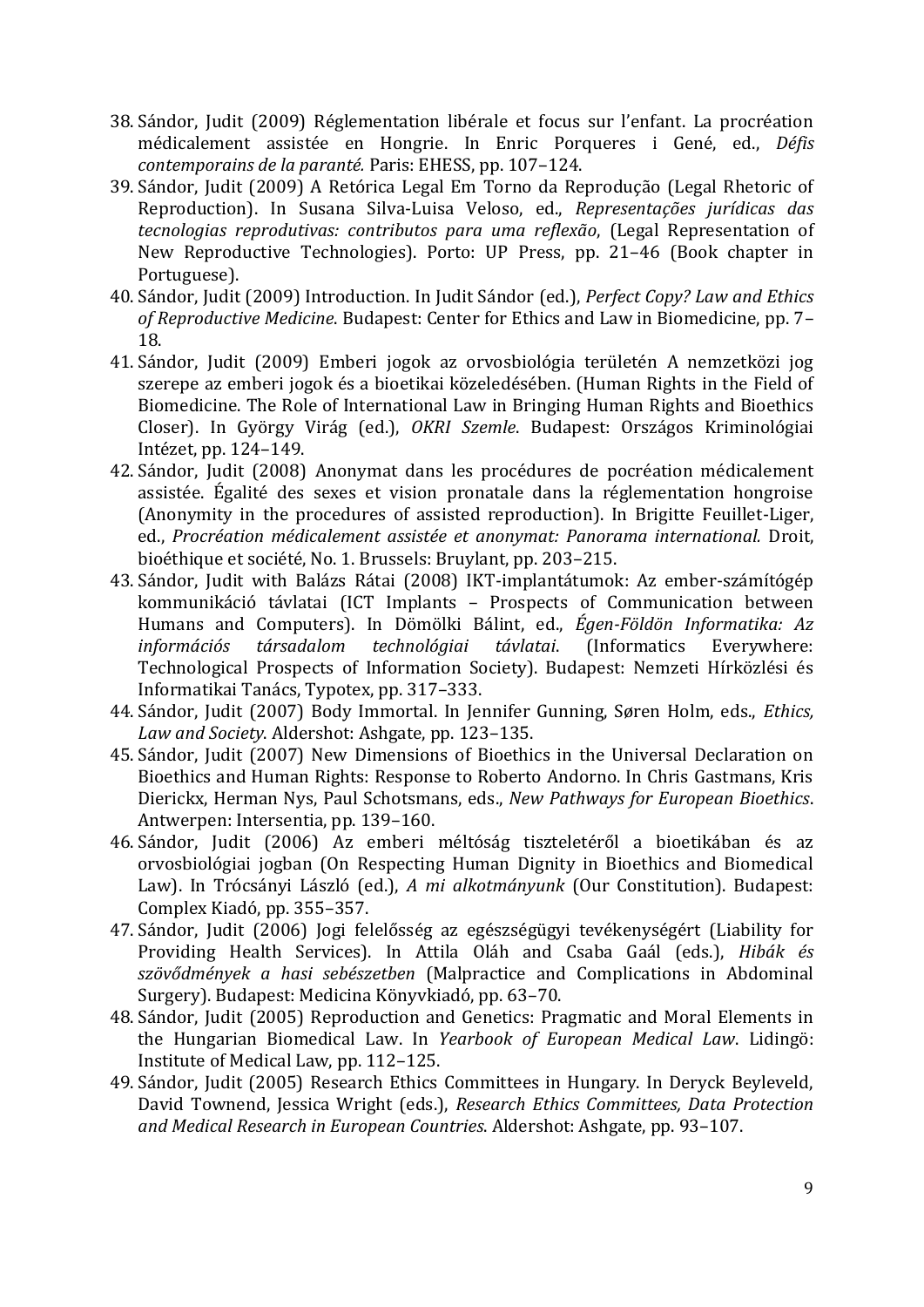- 50. Sándor, Judit (2004) Protection of Health Care Data in Hungarian Law. In Deryck Beyleveld, David Townend, Ségolène Rouillé-Mirza, and Jessica Wright, eds., *Implementation of the Data Protection Directive in Relation to Medical Research in Europe*. Aldershot: Ashgate, pp. 157–174.
- 51. Sándor, Judit (2004) Cells, Tissues, and Health Care Data. In André den Exter, ed., *EU Accession and its Consequences for Candidate Countries' Health Systems*. Rotterdam: Erasmus University Press, pp. 57–71.
- 52. Sándor, Judit (2003) Data Protection in Health Care. Beyond Biomedical Use. In Andre den Exter and Judit Sándor, eds., *Frontiers of the European Health Care Law: A Multidisciplinary Approach*. Rotterdam: Erasmus University Press, pp. 76–96.
- 53. Sándor, Judit (2004) Ombudspersons and Patients' Rights Representatives in Hungary. In Lars Fallberg and Stephen Mackenney, ed., *Protecting Patients' Rights? A Comparative Study of the Ombudsman in Healthcare*. Abingdon, Oxon: Radcliffe Medical Press, pp. 55–77.
- 54. Sándor, Judit (2002) Genetic Data: Old and New Challenges for Data Protection. In Jozef Glasa, ed., *Ethics in Human Genetics: Challenges of the (Post)Genomic Era*. Bratislava: Charis–IMEB Foundation, pp. 89–99.
- 55. Sándor, Judit (2001) Parental Identification and Genetic Fingerprinting: 'Secret or Lies'? In *Bioethics and the Rights of the Child*. UNESCO, pp. 69–81.
- 56. Sándor, Judit (2000) Orvosi jog, egészségügyi jog az ezredfordulón. In Zoltán Bula, *et al.* eds., *Anno 2000. Orvostudomány Magyarországon*, Budapest: Springer Tudományos Kiadó, pp. 151–157.
- 57. Sándor, Judit (2000) The Hungarian Legislative Approach to Assisted Procreation: An Attempt at Transparency. In Jennifer Gunning, ed., *Assisted Conception*. Aldershot: Ashgate, Burlington: Dartmouth, pp. 139–153.
- 58. Sándor, Judit (2000) Human Genome Analysis from Ethical and Legal Perspectives. In *International Conference of the Council of Europe on Ethical Issues arising from the Application of Biotechnology*, Council of Europe Publishing, pp. 159–165.
- 59. Sándor, Judit (1999) Genetic Testing, Genetic Screening, and Privacy. In Ruth Chadwick, *et al.* eds., *The Ethics of Genetic Screening*. Aldershot: Kluwer Academic Publishers, pp. 181–190.
- 60. Sándor, Judit (1998) A szabályozás csapdái és dilemma. Variációk egy leendő törvényre (Traps and Dilemmas of Regulation. Variations of a Draft Bill). In Halmai Gábor, ed., *A hátrányos megkülönböztetés tilalmától a pozitív diszkriminációig* (From the Prohibition of Discrimination to Affirmative Action). Budapest: INDOK, pp. 49–71 (Book chapter in Hungarian).
- 61. Sándor, Judit (1997) Neue Legislative Ansatze für Patientenrechte in Ungarn. In Christoph Kranich and Jan Böcken, eds., *Patientenrechte und Patientenunter-stützung in Europa Anregungen und Ideen für Deutschland*. Baden-Baden: Nomos Verlag, pp. 10–21. (Book chapter in German).
- 62. Sándor, Judit (1996) Legal Status of the Human Embryo: Overview of the Hungarian Legislation. In Donald Evans, ed., *Conceiving the Embryo: Ethics, Law and Practice in Human Embryology*, The Hague–London–Boston: Martinus Nijhoff Publishers, pp. 269–276.
- 63. Sándor, Judit (1996) Legal Approaches to Motherhood in Hungary. In Donald Evans and Neil Pickering, eds., *Creating the Child: The Ethics, Law and Practice of Assisted Procreation*. The Hague–London–Boston: Martinus Nijhoff Publishers, pp. 157–166.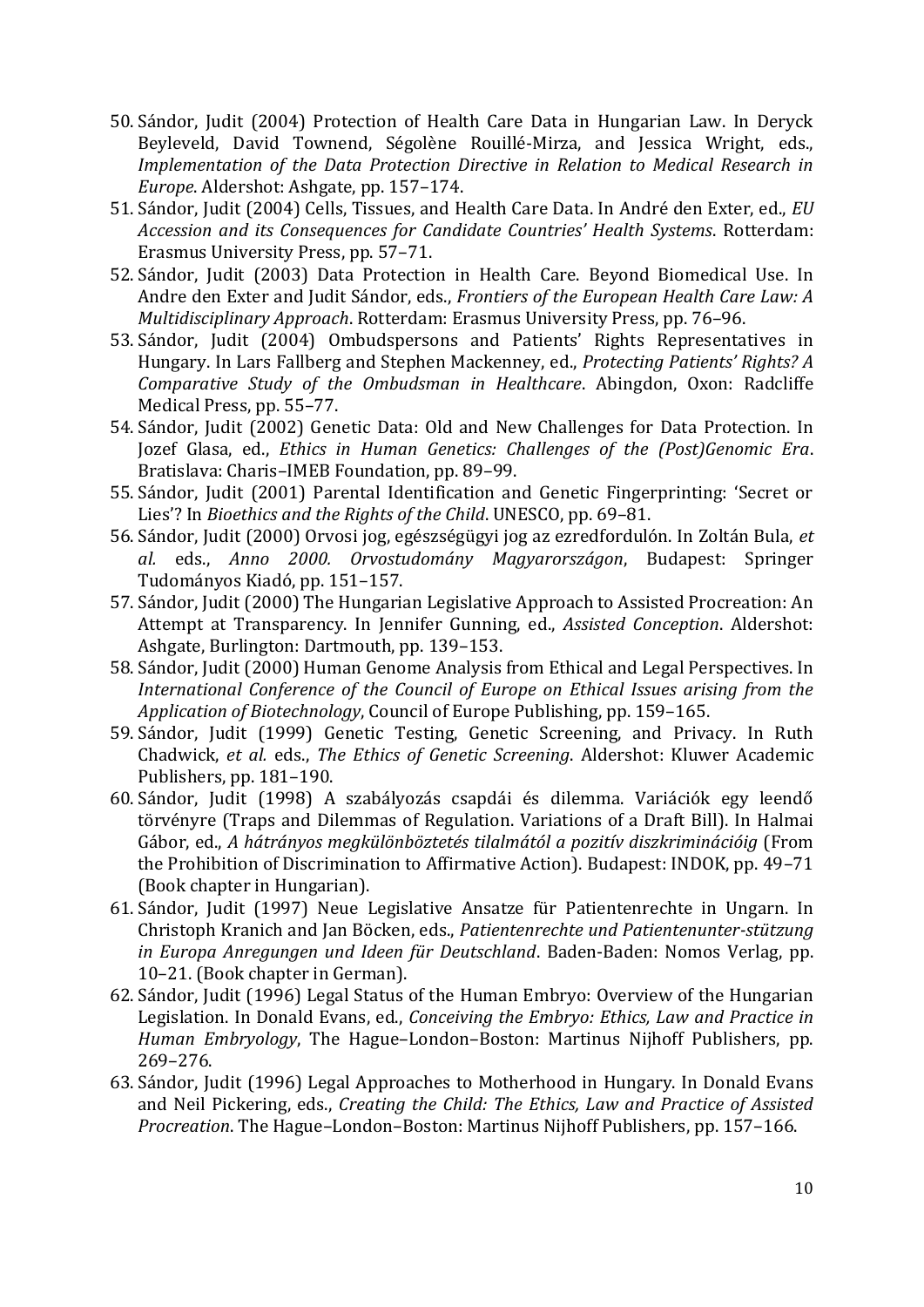# **2. Selected Articles**

- 1. Sándor, Judit with Jonathan D. Moreno and Ulf Schmidt (2021) The Vaccination Cold War. *Hastings Center Report*, vol. 51, no. 5, 12–17. [doi.org/10.1002/hast.1282,](https://doi.org/10.1002/hast.1282) First published: 16 September 2021
- 2. Sándor, Judit with Lilla Vicsek and Zsófia Bauer (2021) The Human Embryo: Mapping Patients' Ethical Decisions. *Intersections: East European Journal of Society and Politics*, vol. 7, no. 2 (2021) [doi.org/10.17356/ieejsp.v7i2.780](https://doi.org/10.17356/ieejsp.v7i2.780)
- 3. Sándor, Judit (2020) Rebalancing Human Rights at the Time of Covid-19 Pandemic. *Pravni zapisi* No. 2. pp. 385-412
- 4. Sándor, Judit (2020) Health and Legal Policy in Hungary at the time of COVID-19 Pandemic. *Medicine and Law*, vol. 39, no. 2 (June 2020), pp. 191–205.
- 5. Sándor, Judit (2020) Bioethics for the Pandemic *Project Syndicate*, May 8, 2020.
- 6. Sándor, Judit, Lilla Vicsek, Zsófia Bauer (2018) Let Us Talk About Eggs! Professional Resistance to Elective Egg Vitrification and Gendered Medical Paternalism. *Medicine, Health Care, and Philosophy*, vol. 21, no. 3 (September 2018) pp. 311–323. (Online first: 2017)
- 7. Sándor, Judit with Imre Bárd *et al.* (2018) Bottom-Up Ethics: Neuroenhancement in Education and Employment. *Neuroethics*, vol. 11, no. 3 (May 2018), pp. 309–322.
- 8. Sándor, Judit (2018) Genetic Testing between Private and Public Interests: Some Legal and Ethical Reflections. *Frontiers in Public Health*, vol. 6, art. 8 (January 2018), pp. 1–7.
- *9.* Sándor, Judit with George Gaskell, *et al.* (2017) Public Views on Gene Editing and Its Uses. *Nature Biotechnology* vol. 33, no. 11 (November 2017), pp. 1021–1023.
- 10. Sándor, Judit with Louiza Kalokairinou, *et al.* (2017) Legislation of Direct-to-Consumer Genetic Testing in Europe: A Fragmented Regulatory Landscape. *Journal of Community Genetics*, Online First: November 18, 2017.
- 11. Sándor, Judit with Márton Varju (2017) Generic or Specific? The Frames of Stem Cell Procurement Regulation in Europe. *Script-ed*, vol. 14, no. 1 (June 2017), pp. 37–80.
- 12. Sándor, Judit (2017) Whose Biobank? Should Biobanks Serve Research Interests or The Needs for Personalized Medicine? Analysis of the Hungarian Law. *Genetic Testing and Molecular Biomarkers*, vol. 21, no. 3 (March 2017), 140–147.
- 13. Sándor, Judit with Márton Varju (2016) Creating European Markets through Regulation: The Case of the Regulation on Advanced Therapy Medicinal Products. *European Law Review*, vol. 41, no. 1 (February 2016), 25–43.
- 14. Sándor, Judit (2016) Életvégi döntés életről és halálról (End-of-Life Decisions on Life and Death). *Állam és Jogtudomány*, vol. 57, no. 4, pp. 40–55.
- 15. Sándor, Judit (2014) Right to Health and the Human Organ: A Right as a Consequence? *Pravni Zapisi*, vol. 5, no. 2, pp. 384–412.
- 16. Sándor, Judit with Domján Andrea and Kakuk Péter (2014), 50 éves a Helsinki Nyilatkozat: Kommentár a 2013-as módosításhoz (Fifty Years of the Helsinki Declaration: Comments to the 2013 Amendment). *Lege Artis Medicinae*, vol. 24, no. 3, pp. 152–158.
- 17. Sándor, Judit with Márton Varju (2012) Patenting Stem Cells in Europe: The Challenge of Multiplicity in European Union Law. *Common Market Law Review*, vol. 49, no. 3, pp. 1007–1037.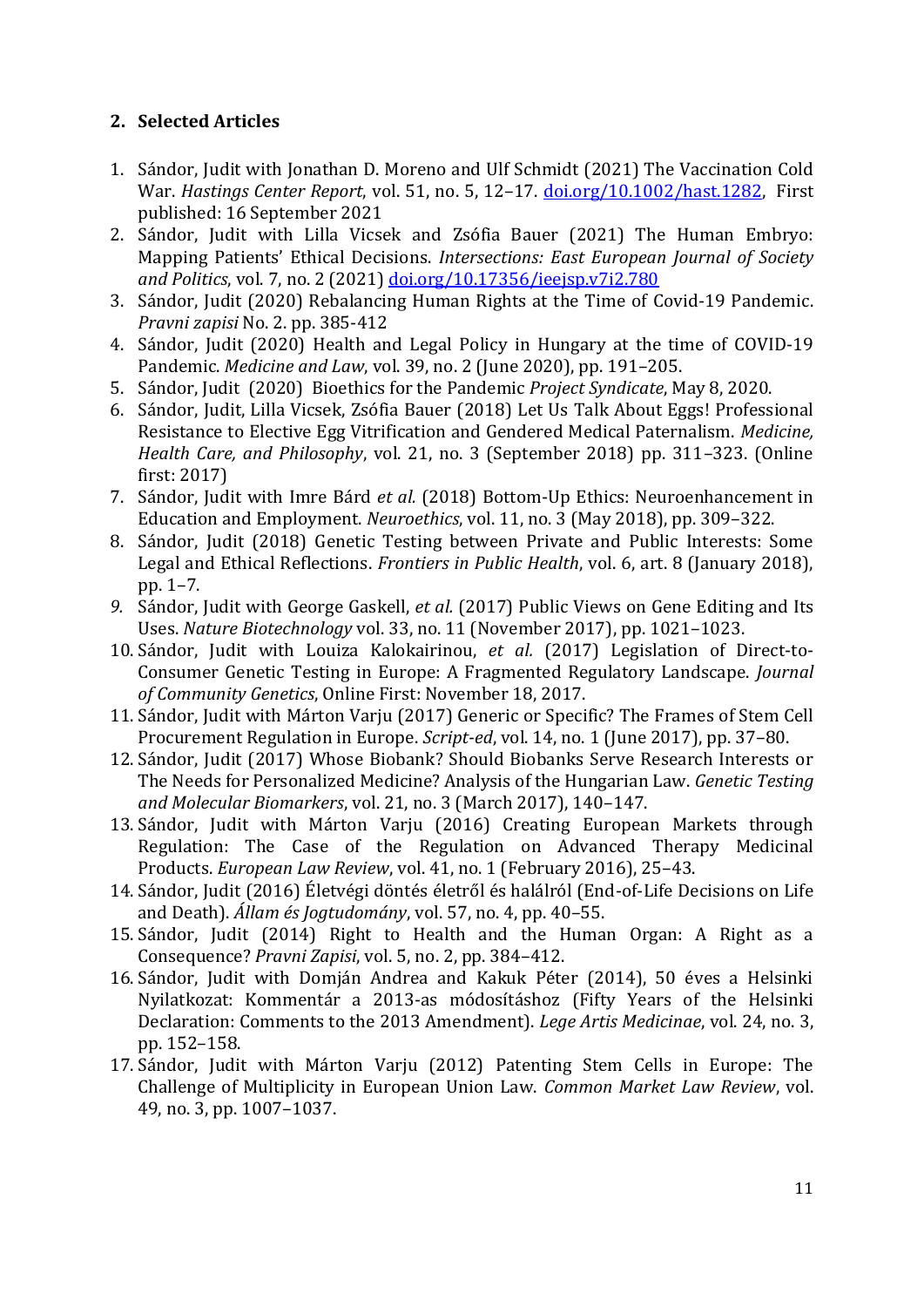- 18. Sándor, Judit, Petra Bárd, Claudio Tamburrini, and Torbjörn Tännsjö (2012) The Case of Biobank with the Law: Between a Legal and Scientific Fiction. *Journal of Medical Ethics*, vol. 38, no. 6 (June 2012), 347–350.
- 19. Sándor, Judit with Graeme Laurie, Pierre Mallia, *et al.* (2010) Managing Access to Biobanks : How Can we Reconcile Individual Privacy and Public Interests in Genetic Research? *Medical Law International*, vol. 10, no. 4, pp. 315–337.
- 20. Sándor, Judit (2010) Biobankok: Sikeres fikció a tudomány szolgálatában? (Biobanks: A Successful Fiction in the Service of Science?). *JURA*, vol. 16, no. 1, 116– 126. [http://jura.ajk.pte.hu/JURA\\_2010\\_1.pdf](http://jura.ajk.pte.hu/JURA_2010_1.pdf)
- 21. Sándor, Judit (2008) Kutatási alanyból alkotótárs? (From Research Subject to Coauthor?) In *Lege Artis Medicinae*, vol. 8, no. 4, 338–342. <http://web.ceu.hu/celab/338-341a.pdf>
- 22. Sándor, Judit (2008) Human Rights and Bioethics: Competitors or Allies? The Role of International Law in Shaping the Contours of a New Discipline. *Medicine and Law*, vol. 27, no. 1. pp. 15–28.
- 23. Sándor, Judit with Guido van Steendam, András Dinnyés, Jacques Mallet, *et al.* (2006) Report of the Budapest Meeting 2005 "Intensified Networking on Ethics of Science: The Case of Reproductive Cloning, Germline Gene Therapy and Human Dignity." *Science and Engineering Ethics*, vol. 12, no. 4, pp. 731–793.
- 24. <http://www.springerlink.com/content/a252517v63566213/fulltext.pdf>
- 25. Sándor, Judit (2006) Body that Matters. *Journal de médecine legale, droit medical, victimiologie, dommage corporel*, vol. 49, no. 2–3 (Mars–Mai 2006), p. 59.
- 26. Sándor, Judit (2006) A test halhatatlansága: Bioetikai és jogi dilemmák a XXI. században (The Immortability of the Body: Bioethical and Legal Dilemmas in the 21st Century). *Fundamentum*, vol. 10, no. 1., pp. 32–45. <http://157.181.181.13/dokuk/06-01-03.pdf>
- 27. Sándor, Judit (2006) Bioetika és emberi jogok: Az emberi jogok, új generációja? (Bioethics and Human Rights: Towards a New Generation of Human Rights?). *Acta Humana*, vol. 17, no. 1, pp. 17–29.
- 28. Sándor, Judit, László Majthényi, András Juhos, and András Váradi (2006) KEREKASZTAL-BESZÉLGETÉS A GENETIKAI KUTATÁS ÉS A BIZTOSÍTÁS VISZONYÁRÓL (ROUND-TABLE TALK ON GENETIC RESEARCH AND INSURANCE). IN István Hajdú (ed.), *Biztosítási Szemle*, vol. 52, no. 9, pp. 15–34.
- 29. Sándor, Judit (2005) A terápiától a szelekcióig: Jogi és etikai viták a reprodukciós beavatkozások új módszereiről (From Therapy to Selection: Legal and Ethical Debates on the New Methods of Assisted Reproduction). *Acta Humana*, vol. 16, no. 4, pp. 3–20.
- 30. Sándor, Judit (2003) A genetikai adatok védelme (Protection of Human Genetic Data). *Acta Humana*, vol. 14, no. 3, pp. 3–21.
- 31. Sándor, Judit (2002) Reproduction, Self, and State. *Social Research*, vol. 69, no. 1 (Spring 2002), pp. 115–142.
- 32. Sándor, Judit (2002) Genomika és jog (Genomics and Law). *Magyar Tudomány* (Journal of the Hungarian Academy of Sciences), vol. 47, no. 5, pp. 616–626.
- 33. Sándor, Judit (2001) XXI. századi emberreceptek jogi szemmel (Recipes for Humans from a Legal Perspective in 21st Century). *Élet és Irodalom*, December 2001.
- 34. Sándor, Judit (2000) Génkészletünkkel magunk is fontos titokhordozókká váltunk? (Does Our Human Genome Carry Secrets?). *Replika*, 41–42 (2000. november), pp. 50–52.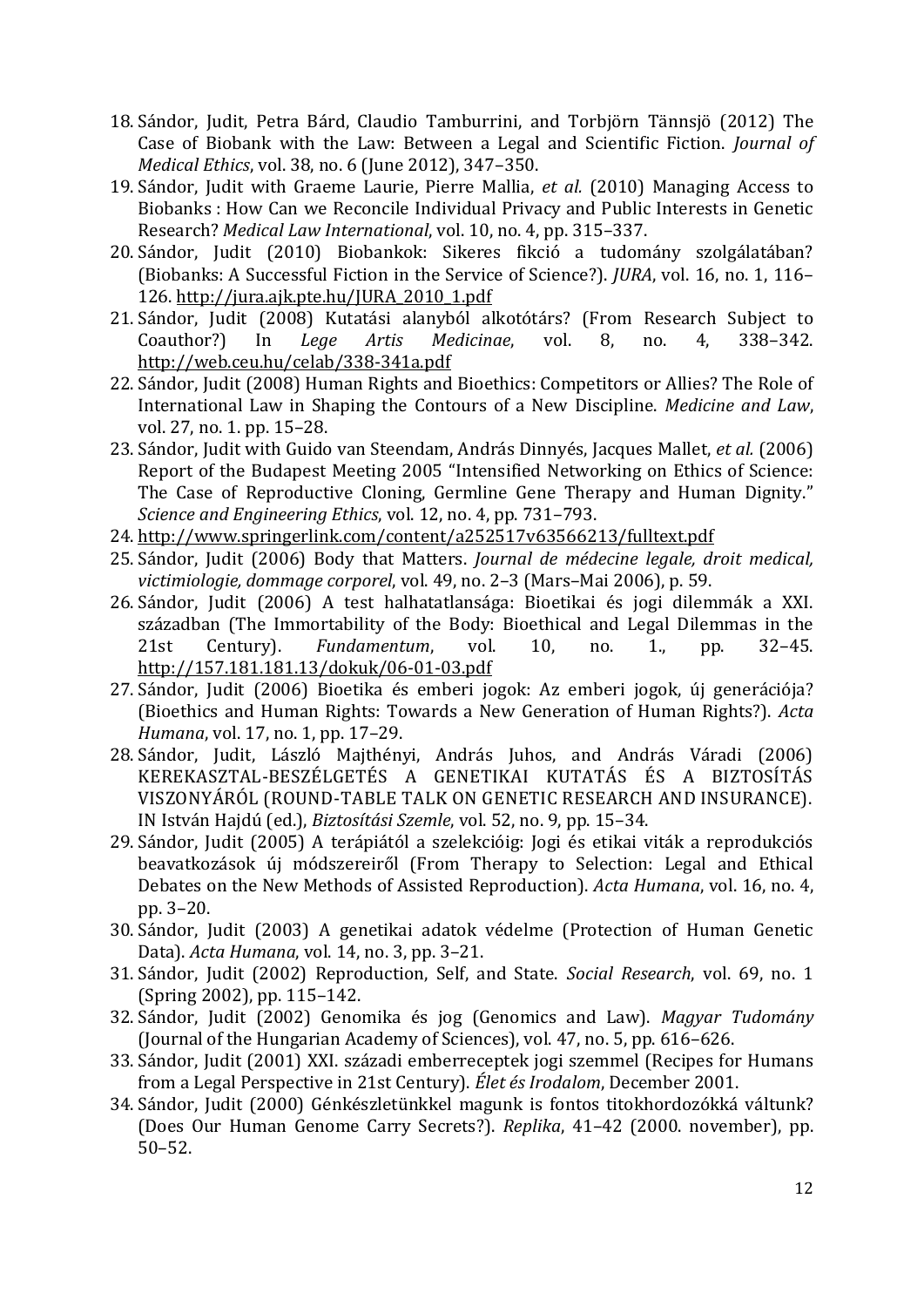- 35. Sándor, Judit (2000) Lombikbébik és Dolly után. Felfedhetjük-e genetikai szerencskártyáinkat a biztosítási piacon? (After Test-Tube Babies and Dolly. Can We Reveal Our Genetic Lottery?) *Népszabadság*, December 9, 2000 (Hétvége melléklet, Weekend Edition).
- 36. Sándor, Judit (2000) A lét elviselhetetlen nehézsége: A "könnyű" halál és a jog (The Unbearable Heaviness of Being: Euthanasia and the Law). *Magyar Narancs*, December 21, 2000, pp. 74–76.
- 37. Sándor, Judit (2000) Reproductive Rights in Hungarian Law: A New Right to Assisted Procreation? *Health and Human Rights*, vol. 4, no. 2, pp. 196–219 (Harvard School of Public Health, Center for Health and Human Rights).
- 38. Sándor, Judit (1999) Megrengetik-e a genetika új felfedezései hagyományos emberi jogi szemléletünket? (Do We Need to Reexamine the Traditional Human Rights Perspectives in Light of New Discoveries in Genetics?) *Világosság*, vol. 40, no. 2, pp. 42–59.
- 39. Sándor, Judit (1999) From Ministry Orders towards the Constitutional Debate: Lessons drawn from the Past 50 Years of Abortion Laws in Hungary. In Rebecca J. Cook and Bernard M. Dickens (eds.) *Legal and Ethical Aspects of Reproductive and Sexual Health in Central Eastern Europe*. *Medicine and Law*, special issue, vol. 18, pp. 389–409.
- 40. Sándor, Judit (1998) Újabb érvek a terhességmegszakítás alkotmányosságáról (New Arguments for the Constitutionality of Abortion). *Fundamentum*, vol. 2, no. 3, pp. 121–135.
- 41. Sándor, Judit (1997) A betegek jogainak kodifikálásáról (On Codifying Patients' Rights). *Fundamentum*, vol. 1, no. 1, pp. 87–100.
- 42. Sándor, Judit (1996) A személyhez fűződő jogok védelme az egészségügyi ellátásban (Protecting the Rights of the Person in Health Care Service). *Lege Artis Medicinae*, vol. 6, no. 9–10, pp. 592–596.
- 43. Sándor, Judit (with András Sajó) (1996) A gyógyíthatatlannak vélt 'halálos' beteg jogi helyzete a tételes jog tükrében (The Legal Status of the 'Terminally Ill' under Hungarian law). *Magyar Tudomány*, no. 7, pp. 771–790.
- 44. Sándor, Judit (with András Sajó) (1996) The Legal Status of the 'Terminally Ill' under Hungarian law. *Acta Juridica Hungarica*, vol. 37, no. 1–2, pp. 1–21.
- 45. Sándor, Judit (1996) Veszélyes munkahelyi viszonyok, avagy női "foglalkozási ártalmak" (Dangerous Liaisons at the Workplace, or the Harmful Professional Relations of Women). *Lege Artis Medicinae*, vol. 6, no. 5–6, pp. 380–384.
- 46. Sándor, Judit (1996) A humán reprodukciós orvosi eljárások jogi szabályozásáról (Regulating Assisted Procreation). *Acta Humana*, vol. 25, pp. 29–46.
- 47. Sándor, Judit (1995) Az élet vagy az emberi méltóság? (Life or Human Dignity?) *Világosság*, vol. 36, no. 7, pp. 41.
- 48. Sándor, Judit (1995) A gyermekek vagy felnőttek jogai? (The Rights of Children or the Rights of Adults?) *Lege Artis Medicinae*, vol. 5, no. 8.
- 49. Sándor, Judit (1995) Judicial Monitoring of Psychiatric Confinement and Therapy. *East European Constitutional Review*, vol. 4, no. 4, p. 83.
- 50. Sándor, Judit (1994) Rights to Health Care. A Review. *European Philosophy of Medicine and Health Care*, vol. 2, p. 3.
- 51. Sándor, Judit (1994) Mentegetőzés helyett (Instead of Excuses. The Legal Concept of Medical Malpractice). *Magyar Orvos*, vol. 2, no. 3 (March 1994), p. 25.